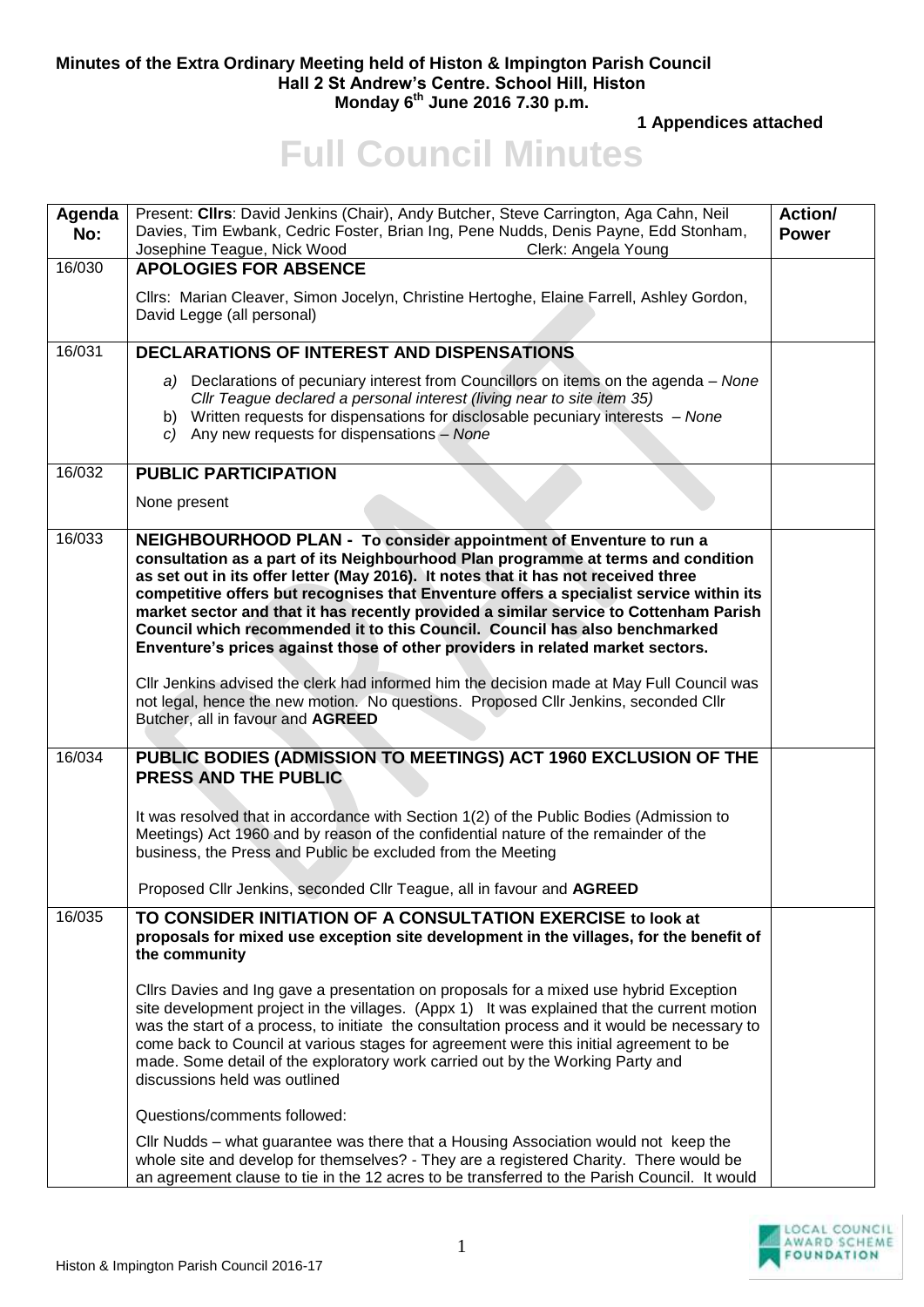be a hybrid development, no planning approval without commitment to transfer the 12 acres. A risk register would be drawn up

Cllr Teague – declaring a personal interest. An exception site application for affordable housing was brought forward some years ago behind St Georges Court and turned down by the Inspector on appeal. What is different here? - The criteria have changed and the reasons for refusal are not necessarily still valid reasons for refusal. To address the moral issues it would be necessary to look at alternative routes into the village, overseeing of work on hedges/pathways, encouragement of mobile shops to the area. It is not possible to provide affordable housing in the centre of the village due to market housing pressure and the cost of land. It would be hoped that some development on the north east side would actually improve life for that part of the village

Cllr Teague – the drain in St Andrews Way goes into the ditch on the side of the field in Milton Road. - A professional site assessment points out that solutions are available to the current state of the drainage there

Cllr Carrington – Is there any opportunity for a small shop? Or alternative pedestrian or cycle routes along the back ways? - Perhaps communication with surrounding land owners could open up alternative routes

Cllr Nudds – were there any other sites being looked at for additional Public Open Space? - Other sites were not available, or unsuitable. This landowner had approached the Parish Council, this was the item on the agenda. County Council were not able to advise on any future availability of their land

Cllr Ewbank – we will need to evaluate other possibilities at some point in the process. - Buxhall Farm is not currently in the Local Plan, and the Parish Council had previously agreed to oppose large scale development on the site in support of HIVAG. Positives of obtaining 12 acres of POS, a community building for young people and affordable housing for 20% of the village waiting list

Cllr Payne – Queries over the maximum amount of money it was fair and reasonable to precept, with a range of things already identified we might want to spend on in years to come: elderly support; CCC devolvement e.g. health. A better picture of forward spend required, a capital plan to see what can be afforded - The Council had previously discussed spend of £1million plus at Bypass farm on a 30 year lease situation. This was freehold and a contribution in kind of over £1million was likely

Cllr Payne – should a review of the governance of the Recreation Ground be carried out in view of the balance of spend suggested? - Probably so, larger investment needs appropriate management and governance

Cllr Butcher – would not solve the housing crisis – but would provide 12 acres of needed POS. Any building could be modular/expandable

It was understood that the Parish Council would need to recognise that other decisions will come forward in this multi step process. Other sites could come forward and would need to be considered and addressed

Chairman summarised relevant discussions:

- Not a housing supply issue an Exception site issue operating in coherence with SCDC policy, although in the Green Belt
- Access and flooding concerns
- A capital plan required to look broadly in context with other priorities
- Community building the need to make sure those who would use it would be happy with its location and design
- Governance issues
- Council decisions belong on Council website, Councillors should not air opinions on social media